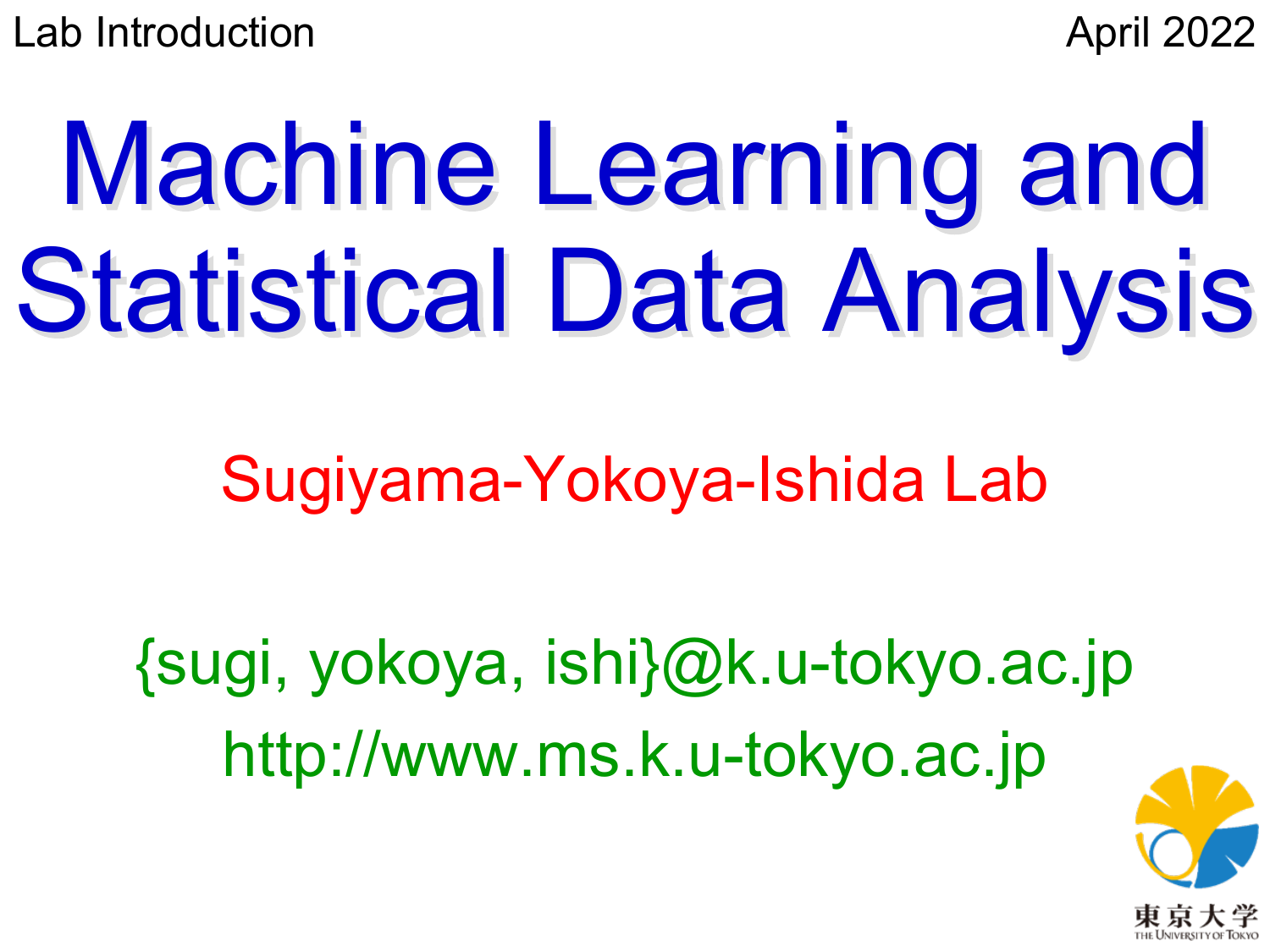## Faculty Members

#### ■ Masashi Sugiyama (Professor)

- Machine learning algorithms
- Industrial applications

#### ■ Naoto Yokoya (Lecturer)

- Image processing
- Remote sensing

#### ■ Takashi Ishida (Lecturer)

- Weakly supervised learning
- Regularization





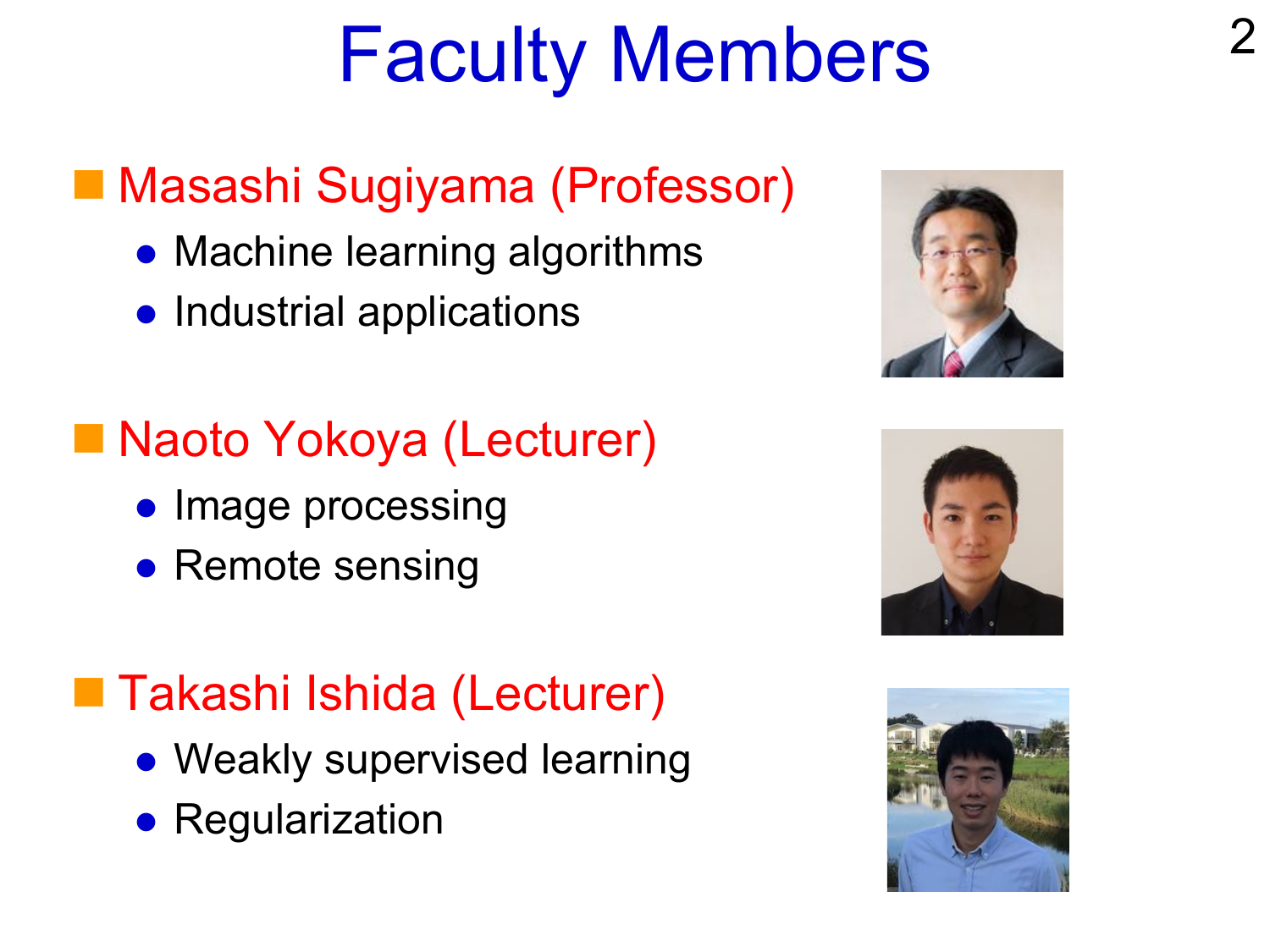## **Staffs' Affiliations**

- Graduate School of Frontier Sciences (K)
- **n Graduate School of Information** Science and Technology (H)
- Faculty of Science (H)
- The Institute for AI and Beyond (H)
- **n** RIKEN Center for Advanced Intelligence Project (N)

Current members in our lab: Research & support staffs: 8 Doctoral students: 22 Master students: 23

(including former Prof. Sato's students)

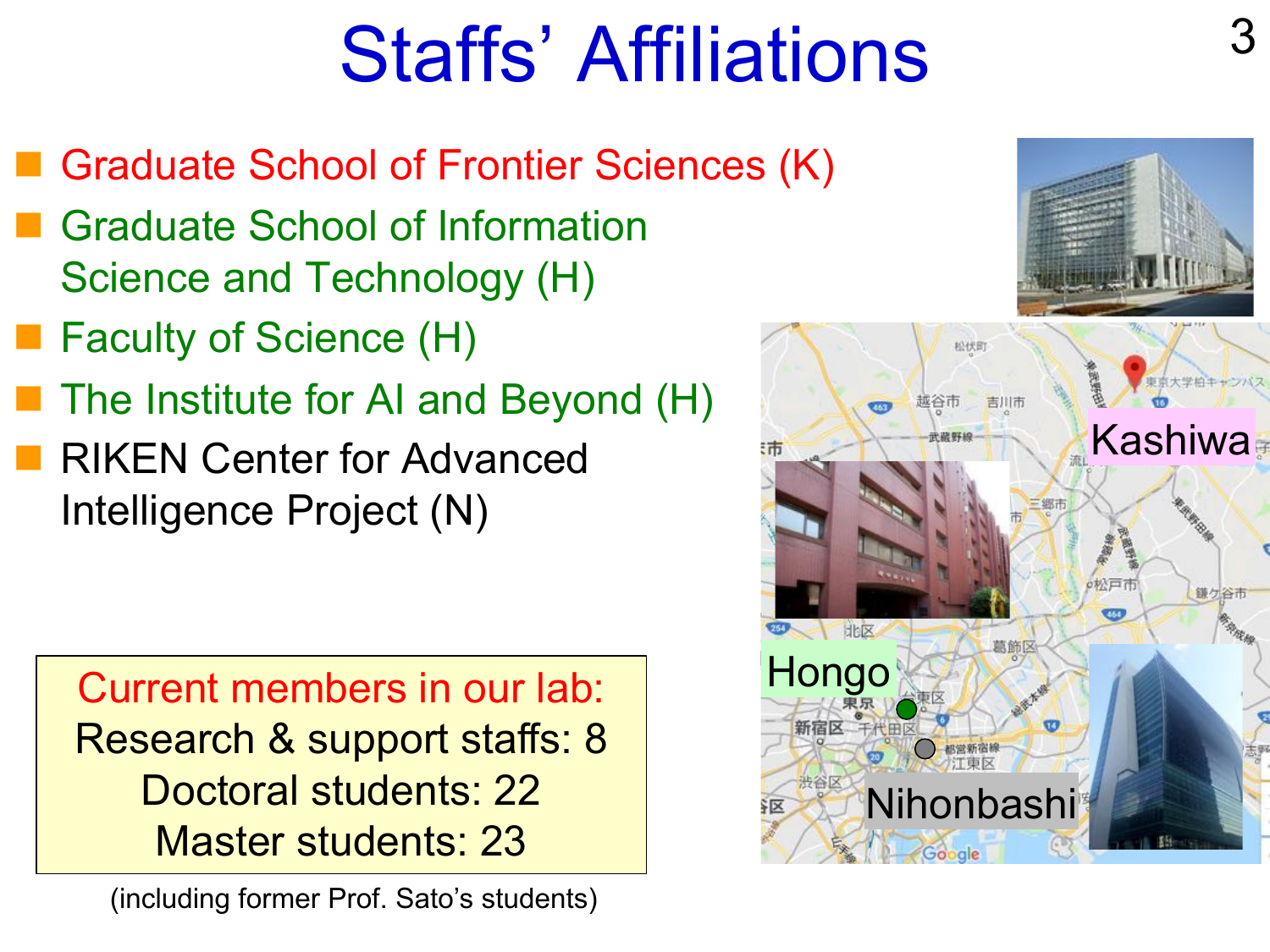## How Intelligent Can Computers Be?

4

- We are interested in machine learning:
	- Construction of fundamental theories.
	- Development of practical algorithms.
	- Application in real-world problems.

the theme of "how intelligent can computers be?", Sugiyama Laboratory is working on various research topics related to intelligent data analysis, called machine learning, in the field of artificial intelligence.

#### Sugiyama-Yokoya-Ishida Lab at the University of Tokyo

We are working on theory, algorithm, and application of machine learning and statistical data analysis.

|                                                                                                    |            | Top            |
|----------------------------------------------------------------------------------------------------|------------|----------------|
| Yokoya Lab                                                                                         | Ishida Lab | Members        |
|                                                                                                    |            |                |
| <b>How Intelligent Can Computers Be?</b><br>Theory, Algorithm, and Application of Machine Learning |            | How to Join Us |
| With the dramatic performance improvement of information and communication technology, intelligent |            |                |
|                                                                                                    |            |                |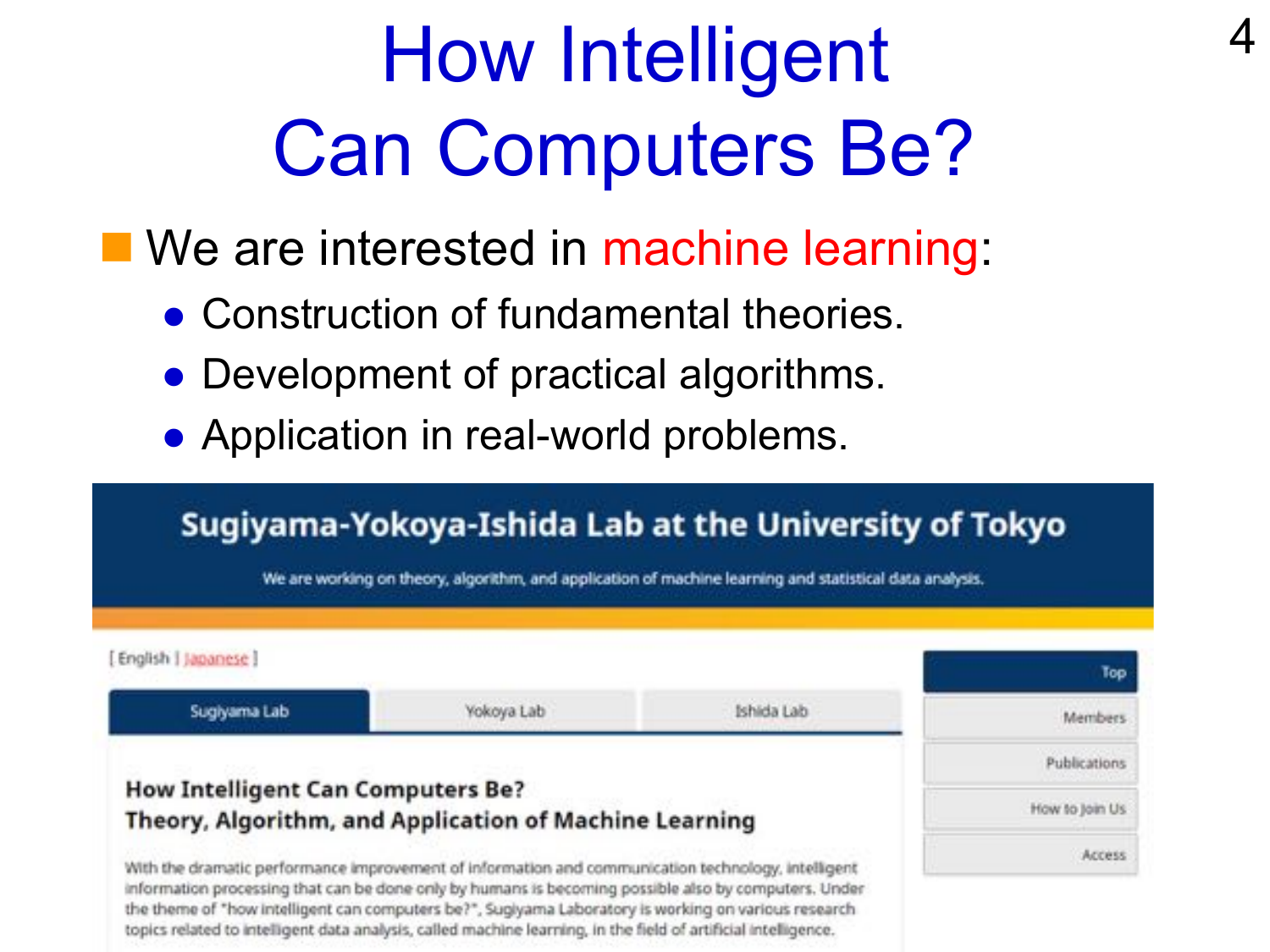#### **NWeakly supervised learning:**

- Labeling data is costly.
- But learning from small data is generally difficult.
- Let's utilize "weak" data that can be collected easily!
- **. Examples: PU, PNU, Pconf, UU,** SDU, Comp. learning, etc.



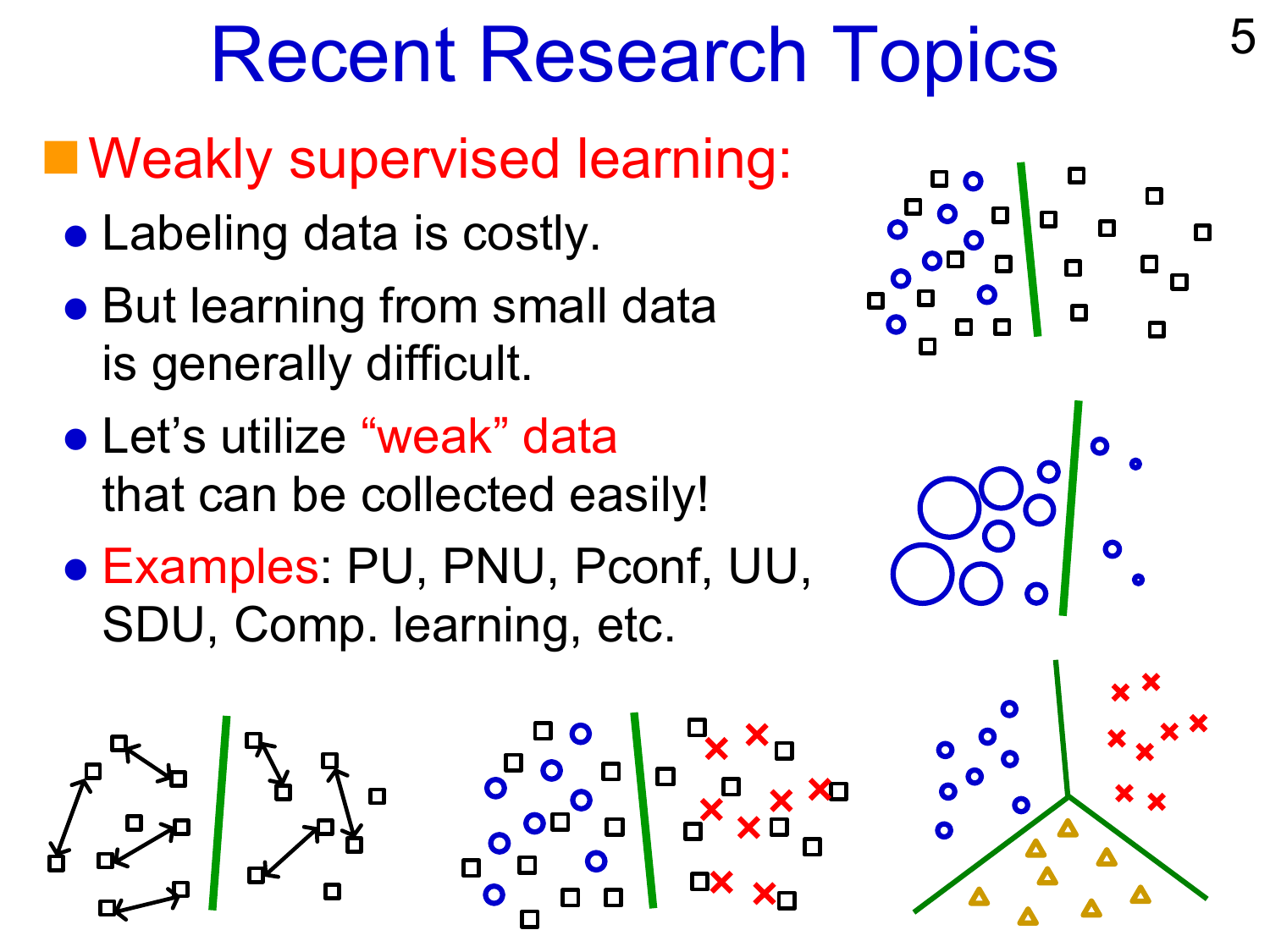## Robust and reliable learning:

- Data is often contaminated by noise, outlier, non-stationarity, etc.
- Standard machine learning methods do not work well with such data.
- We are developing new technologies that can overcome these difficulties.
- Examples: Co-teaching, label-noise learning, classification with rejection, transfer learning, etc.



6



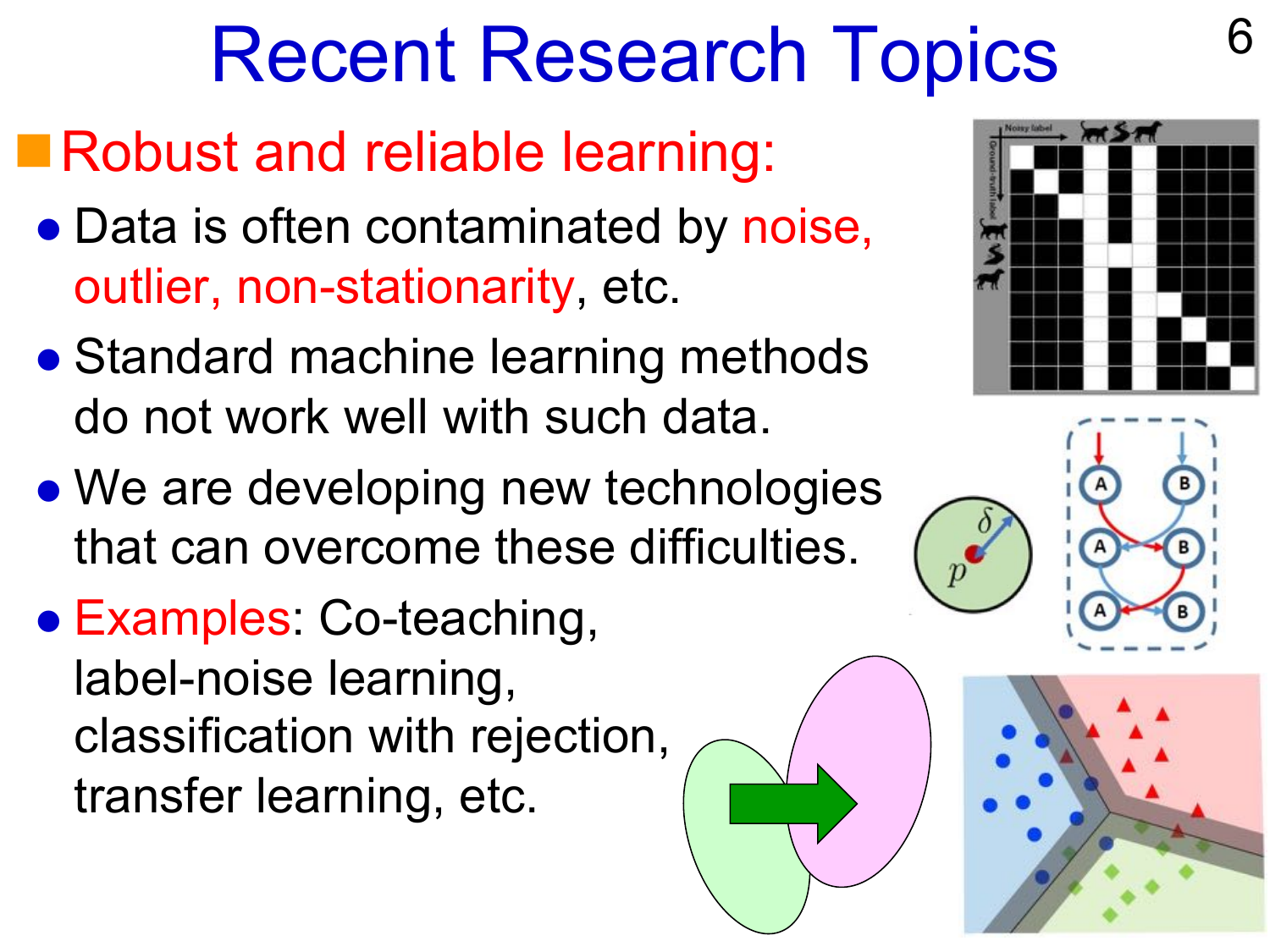#### ■ Computational imaging

- Recover images from incomplete measurements
- Compressive spectral imaging, super-resolution, inpainting, image fusion, etc.
- Deep image prior, low-rank tensor analysis, etc.

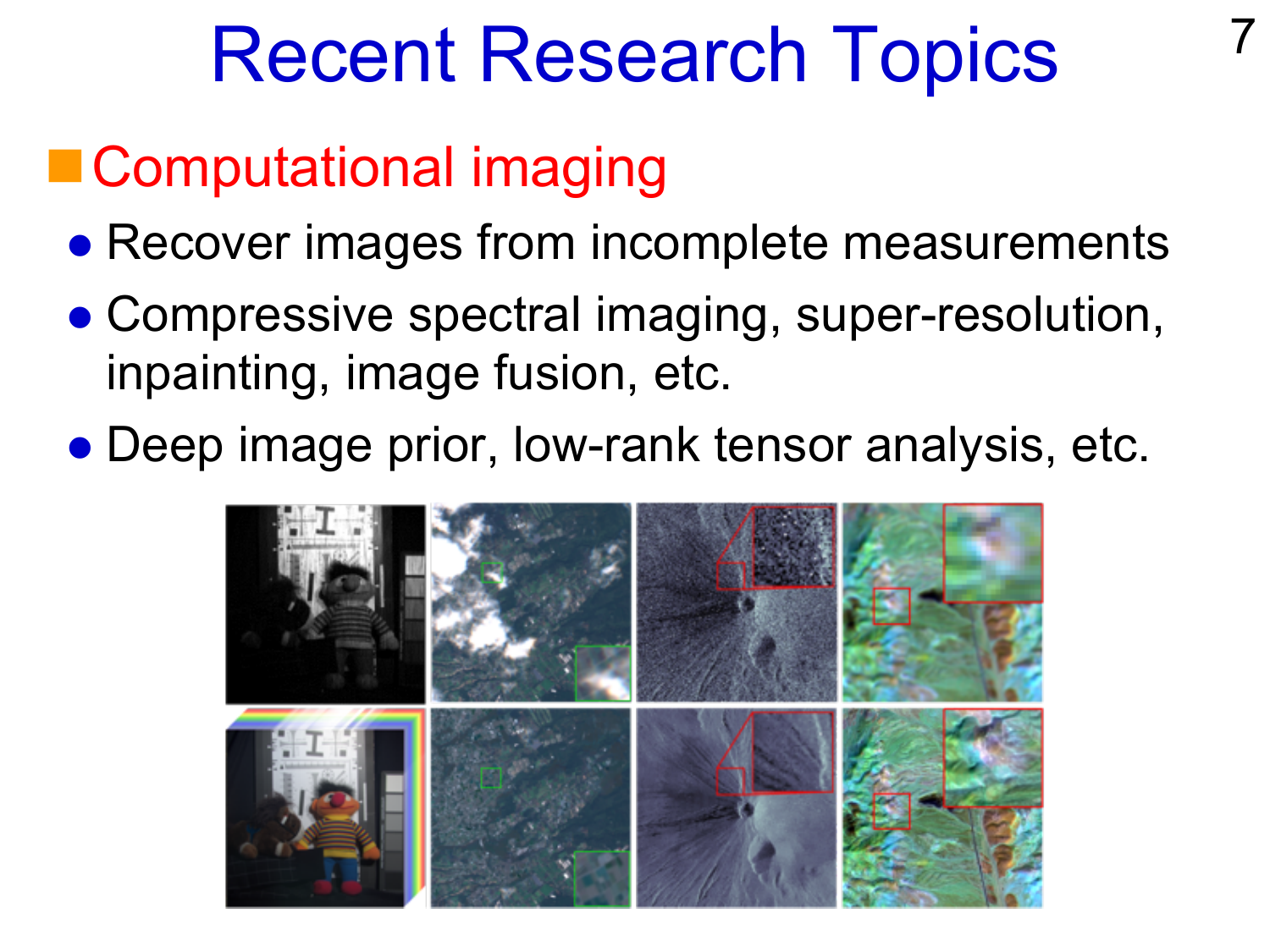### **Remote sensing image analysis**

- Human annotation is expensive in remote sensing
- Mapping, 3D reconstruction, and change detection with low-cost supervision
- Label super-resolution, learning from synthetic data, cross-modal learning etc.